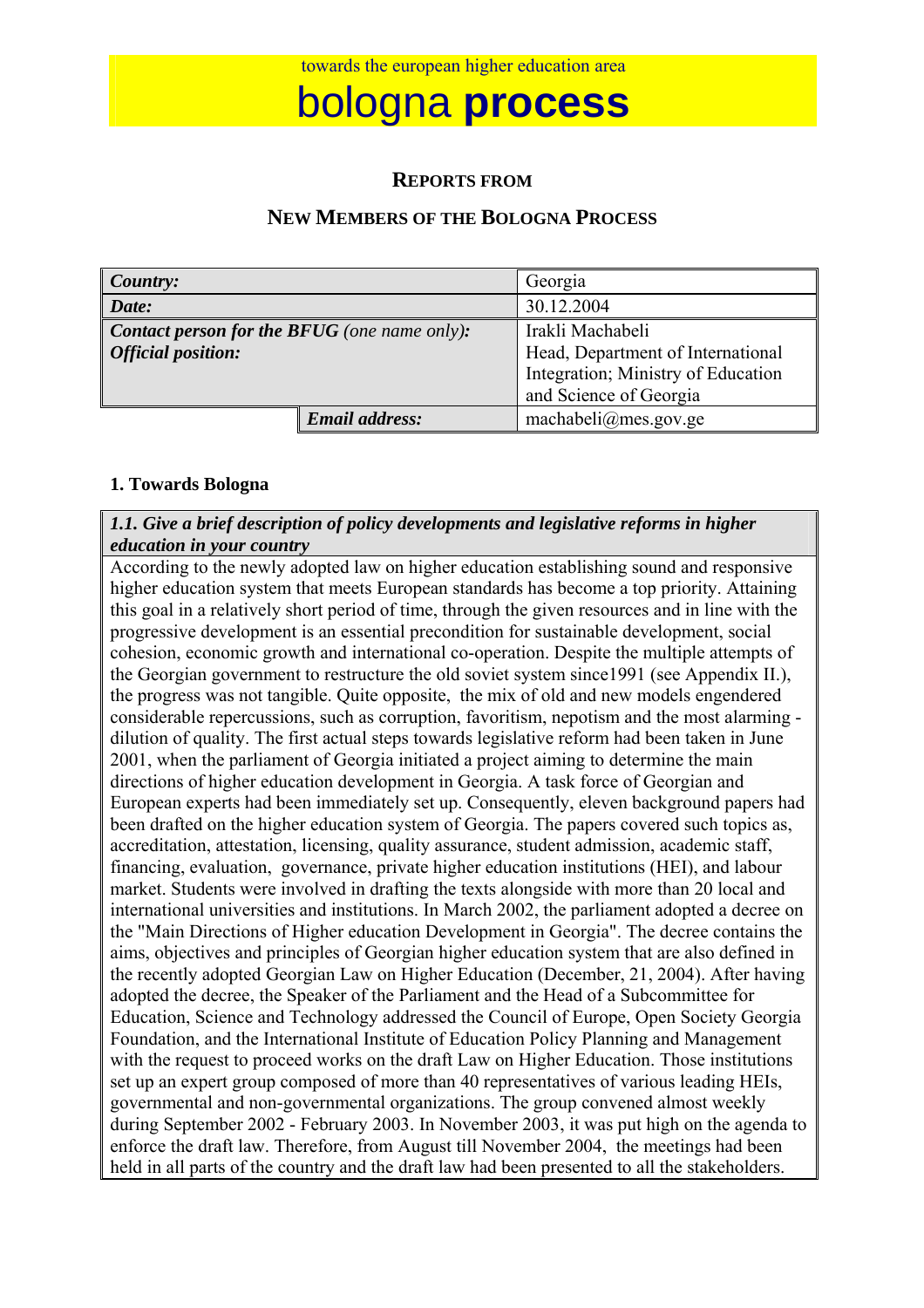The remarks expressed at the meetings had been taken into consideration to the maximum. Eventually, the parliament adopted the law on December 21, 2004. The law serves as a driving force towards integrating Georgia with the Bologna Process. Namely, the law stipulates that all HEIs should move to three-cycle degree system (bachelor, master and doctoral). Although, in Georgia all HEIs are officially declared autonomous since 1992, the newly adopted law reformulates the essence of institutional autonomy and further approximates it to the definition formulated in the Prague Communiqué. The Law also stipulates the introduction of modular programmes; tools for recognition of degrees such as diploma supplement and ECTS, Unified National Admission Exams based on the principles of transparency and meritocracy; system of quality assurance, evaluation and accreditation. Also, the law envisages changing the system of financing, enhancing student self-governance and their participation in decision-making, as well as life-long learning, internationalization, accessibility, and synergy between research and education etc. In March 2004, according to the presidential decree № 81, former Ministry of Education of Georgia had been entirely reorganaized and it became The Ministry of Education and Science of Georgia.

#### **2. National organisation**

*2.1. Give a short description of the structure of public authorities responsible for higher education, the main agencies/bodies in higher education and their competencies (For example, do higher education institutions report to different ministries?)* 

The official bodies responsible for higher education at central level are the Parliament of Georgia ( the Committee of Education, Science, Culture and Sport), the Government, The Ministry of Education and Science and the Ministry of Culture, Monuments Protection and Sport. The Parliament of Georgia determines the basic directions of higher education policy and elaborates appropriate legislative acts. Also, occasionally hears the reports from the Minister of Education and Scince about the state policy implementation, financial activities and execution of state educational programmes.The government of Georgia carries out the state policy in the area of higher education. Determines the amount of state grants and establishes a legal entity of public law - HEI. The Prime Minister is authorised to appoint the directors of Unified National Examination Center and the State Accreditation Service.The Ministry of Education and Science of Georgia is entitled to carry out a unified policy in higher education, prepare basic document containing the indicators on higher education, present to the government the volume of state grants, the terms of reference and amount of money for social programmes, issue licences to private HEIs, determine the conditions for recognition of foreign degrees etc.The Ministry of Culture, Monuments Protection and Sport is entitled to establish in consultation with the Ministry of Education and Science of Georgia a legal entity of public law - the HEI of arts and sport. Besides, the Ministry is responsible for carrying out normative acts in those specific HEIs as well as provides programme financing of HEIs of arts and sport.

#### *2.2. Give a short description of the institutional structure*

*(For example, number of public/private universities/other higher education institutions or numbers/percentage of students in public/private sector)* 

Nowadays two types of HEI-s operate in Georgia: University and Institute. University represents a multi-disciplinary higher education institution that is entitled to award bachelor, master and doctoral academic degrees in various fields of science. Institute is entitled to award only the the bachelor and master degrees in one or several cognitive disciplines (See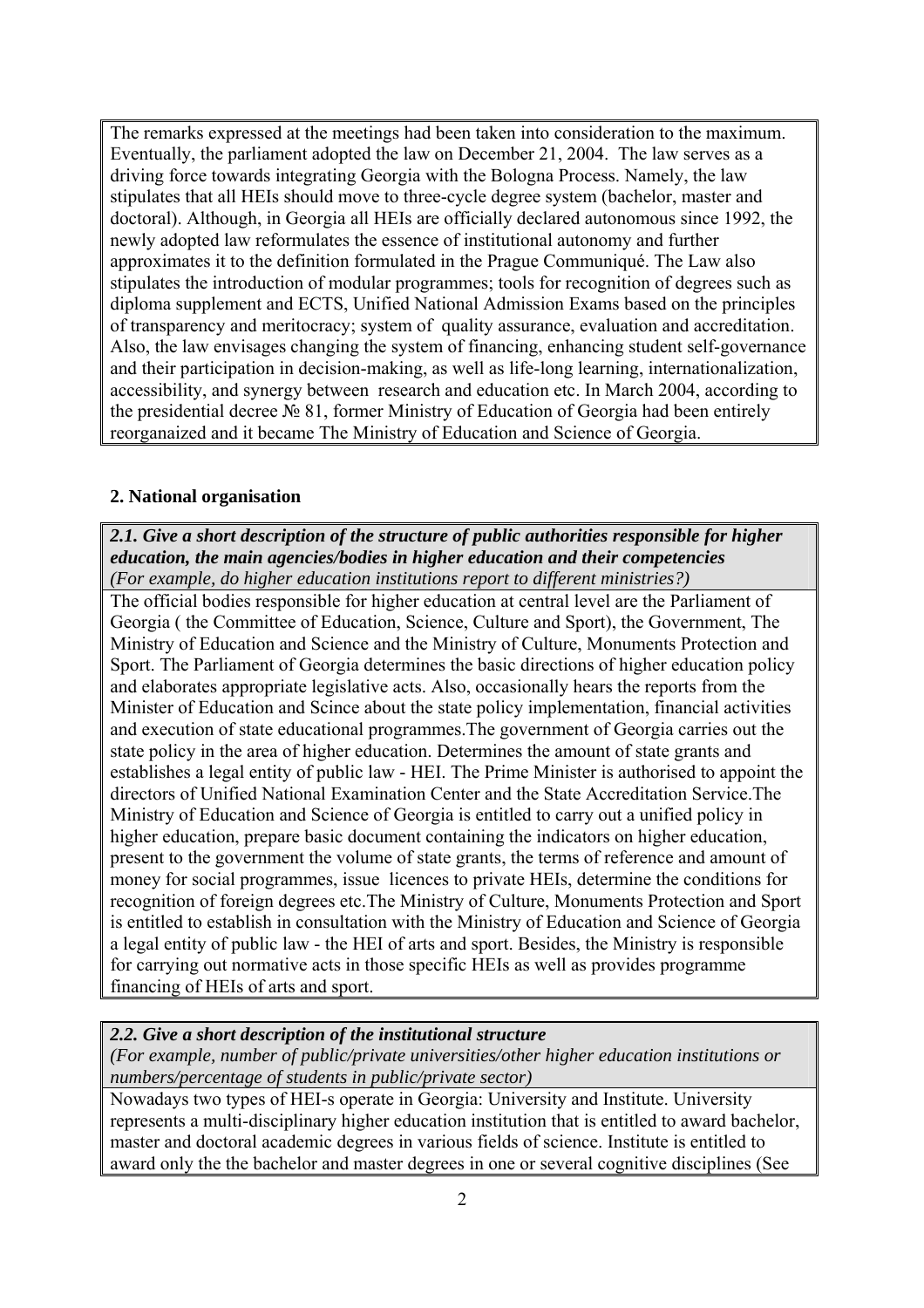statistical data in the Appendix 1.). The HEIs encompass faculties, library (one or more) and auxiliary structural units such as rector's office, office of a chancellor, chancellery and secretariats of the governing bodies. The governing bodies of a HEI are Academic Board, Senate, Rector, Chancellor and a Quality Assurance Service.The heads of the governing bodies are elected according to the universal, direct and egalitarian elections through secret ballot. The rector is elected by the Academic Board through secret ballot. Academic Board facilitates integration of Georgian higher education system with the European area of higher education and elaborates cooperation, mobility, integrated study and scientific research programmes etc.

## *2.3. To what extent are private and State higher education institutions covered by the same regulations?*

To date, both the state and private HEIs are covered by the Georgian Law on Higher Education (2004). The law regulates legislative and financial aspects of higher education, defines the objectives of different degrees, prescribes division of responsibilities between executive and legislative powers, defines admission criteria and provides regulations for licensing and accreditation of higher education institutions. However, governance of private HEI-s is regulated by the appropriate legislation. Besides, the "Georgian Law on Basics of Issuance of Licenses and Permits for Entrepreneurial Activity" (1999) considers activities of private HEI-s as entrepreneurial and makes them subject to licensing (Appendix II). However, both state and private HEI-s have to undergo accreditation and all accredited HEI-s have the same rights.

## **3. Quality assurance**

If the answer to any of the questions 3.1. to 3.3. is no, what are your plans in the respective direction?

#### *3.1. Does your country have a national quality assurance system? What are the responsibilities of the bodies and institutions involved?*

The quality assurance system is being developed in Georgia. A number of universities have already set up the quality assurance bodies within their structures and they are responsible for assuring high quality education through up-to-date provision and evaluation methods. Besides, through the two year TEMPUS-TACIS project, launched in 2001, the committee and center for quality assurance has been established at the Tbilisi Grigol Robakidze University and Batumi State University. In 2004, the Batumi State University prepared a comprehensive report on the quality assurance mechanisms and procedures based on their own experience. The present law on higher education stipulates that all HEIs should have quality assurance services within their governing bodies and they should be entitled to supervise, control and ensure the quality of education at the appropriate institution. The quality of study and research activities at a HEI as well as of the staff is subject to systematic evaluation. Students shall take part in the evaluation process and the results will be public and accessible to everybody. The quality assurance services of a HEI are required to establish tight cooperation links with the appropriate bodies abroad in order to ensure transparent criteria for quality control and to formulate up-to-date methodologies for quality control. Academic Board of a HEI is authorised to nominate the Head of the Quality Assurance Service and Senate is entitled to approve him/her.The Quality Assurance Service prepares the self-evaluation reports for accreditation.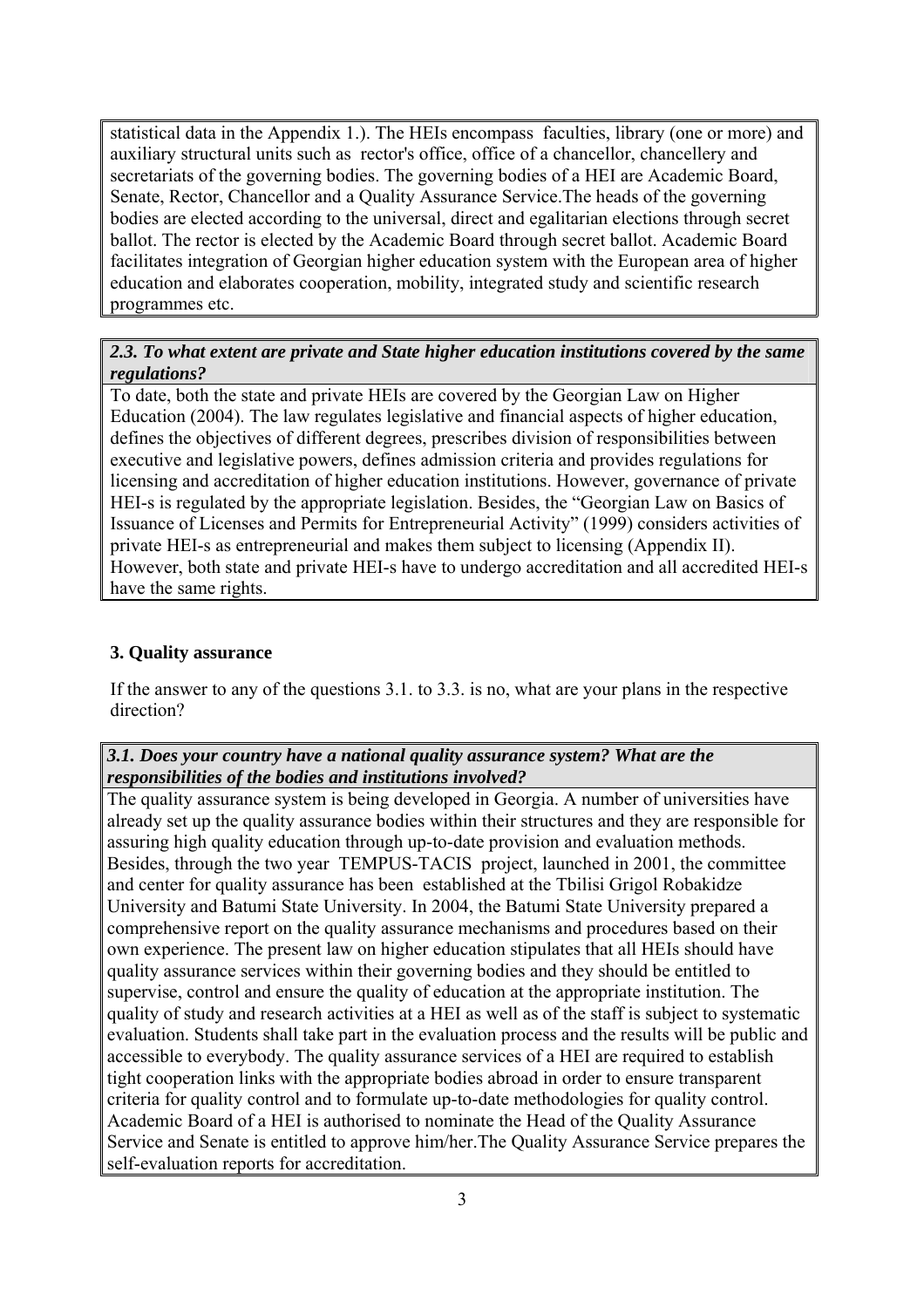*3.2. Does your national quality assurance system include evaluation of programmes or institutions, external review, international participation, participation of students, the publication of results? (If yes, please describe)*

According to the Georgian Law on Higher Education, the quality assurance system includes evaluation of HEIs and programmes through self-evaluation, external review, participation of students and publication of results. Through the evaluation of HEIs compliance of the material and human resources of a HEI with the minimum criteria stated by the Ministry of Education and Science of Georgia is assessed. All the state and private HEIs have to undergo the procedure, otherwise it might become a reason for not issuing license or shutting down an institution. Evaluation of programmes includes assessment of credibility of aims, objectives and content of a programme; its methodology, organization and assessment criteria; achievements of students and individual work with them, resource provision for teaching; potential mechanisms for raising the quality of teaching etc.

#### *3.3.. Does your national quality assurance system include accreditation, certification or comparable procedures? (If yes, please describe)*

Quality of higher education is the top priority of the Georgian Law on Higher Education. The law envisages introducing the system of accreditation as a mechanism for quality assurance. Accreditation is the process of quality evaluation that confirms the correspondence of a HEI with the minimal requirements of the quality of higher education. Only the accredited HEI exercises a right to issue the state recognized diplomas. Besides, only the accredited HEI may receive the state financing. In order to assure the state accreditation process, the law envisages setting up an accreditation body at the Ministry of Education and Science of Georgia. Unfortunately, so far the Constitution of Georgia does not allow setting up an independent accreditation body. For that, it is necessary to introduce amendments within the Constitution. After introducing the amendments the Ministry will be limited to a right to recognize the results of the accreditation body and grant the accreditation. Accreditation is obligatory for the state HEIs and voluntary for private HEIs. The accreditation process has two forms – institutional and programme. Institutional accreditation is the process of evaluation of the basic resources and capabilities of a HEI and is the precondition for a programme accreditation. Should a private HEI wish to undergo the accreditation process, it has to apply to the state accreditation service. The latter sets up a commission of experts that carries out the procedure within this institution. In case if the study and teaching conditions meet the minimum quality standards, the HEI or the programme will be accredited. As a rule the accreditation is granted for maximum 5 years and for 2 years in case of granting conditional accreditation. In 2004-2005 the accreditation process will determine the list of state and private HEIs that will be granted a right to participate in the Unified National Admission Exam system. The accreditation shall also determine the maximum number of places to be occupied within each accredited HEI. The first institutional accreditation will be entirely financed by the state. Afterwards the HEIs will be required to cover the accreditation expenses themselves.

#### **4. The two-cycle degree system**

*4.1. Has your country introduced a national degree system for higher education based on two main cycles (equivalent to a BA/MA structure)?*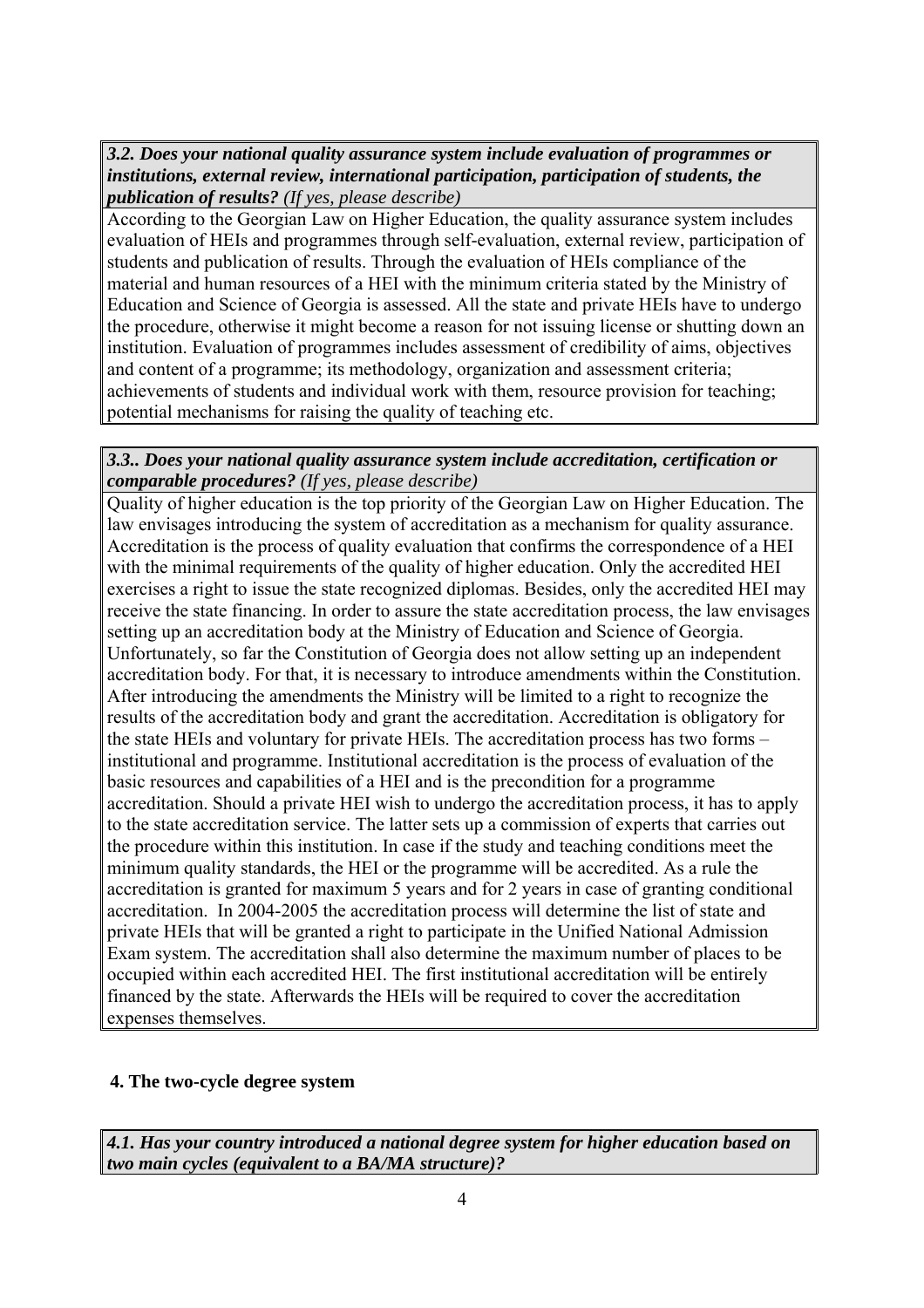*(If yes, please describe - for instance, are two-cycle degrees optional or obligatory for the institutions? - If not, what are your plans for introducing this measure?)*

The two-cycle degree system has been introduced in Georgia since 1992. Presently, the law stipulates introduction of a three cycle degree system - bachelor, master and doctoral. The system is obligatory and duration of a bachelor programme should not exceed 4 years or be less than 3 years, a master programme should not be less than 2 year and a doctoral programme 3 years. After completion of each stage, a diploma is issued together with the Diploma Supplement. A person with a secondary education or education equal to it may commence studies at a bachelor level. A person with a bachelor degree or equal to it can enter the master degree studies. Bachelor studies is the first stage of a higher education and encompasses such programmes that envisage extended theoretical teaching of subjects necessary for admission to a master level or applicable at a labour market. The aim of master studies is to upgrade qualification, change profession or train a specialist for a research work or pedagogical activities at HEIs. The master degree studies should contain a research project of such a quality that can significantly enlarge the stock of knowledge and be regarded as a qualification work.

*4.2. Are different orientations of degrees embedded in the system e.g. through a legal division between academic and professional degrees, or through a binary system of institutions?* 

The law on higher education stipulates that a one stage degree programme should be established for providing professional qualification and it should last for 3-5 years (5-6 years for medical professions). The aim of the programme is to equip an individual with practical skills and knowledge. The graduate shall receive an appropriate diploma, that gives him/her access to labour market or a master programme provided that the total amount of credits corresponds to bachelor degree requirements.

## **5. Recognition of degrees and periods of study**

*5.1. If your country has not ratified the Lisbon Recognition Convention, when do you plan to do so?* 

Georgia signed the Lisbon Recognition Convention in 1997 and the Parliament of Georgia ratified it in June,1999. The official body responsible for academic recognition in Georgia is the Division of Academic Recognition and Mobility at the Ministry of Education and Science of Georgia that also serves as a Georgian ENIC. It was first founded in 1994 when the Division of Science was being commissioned to evaluate diplomas issued by universities of foreign countries and confirm the authenticity of diplomas issued by Georgian HEI-s. At an institutional level the academic board of a HEI sets the rules for recognition of degrees issued by other HEIs.

*5.2. Does every student graduating in your country receive the Diploma Supplement?* 

- *automatically and free of charge?*
- *in a widely spoken European language?*

*If not, what are your plans for introducing this measure?* 

The law on higher education defines that the Diploma Supplement is a document issued by a HEI automatically. Several universities in Georgia (Tbilisi Medical State University, Georgian Technical University, International Black See University etc) have already issued the DS in English and free of charge. In October 2004, a special seminar on the Diploma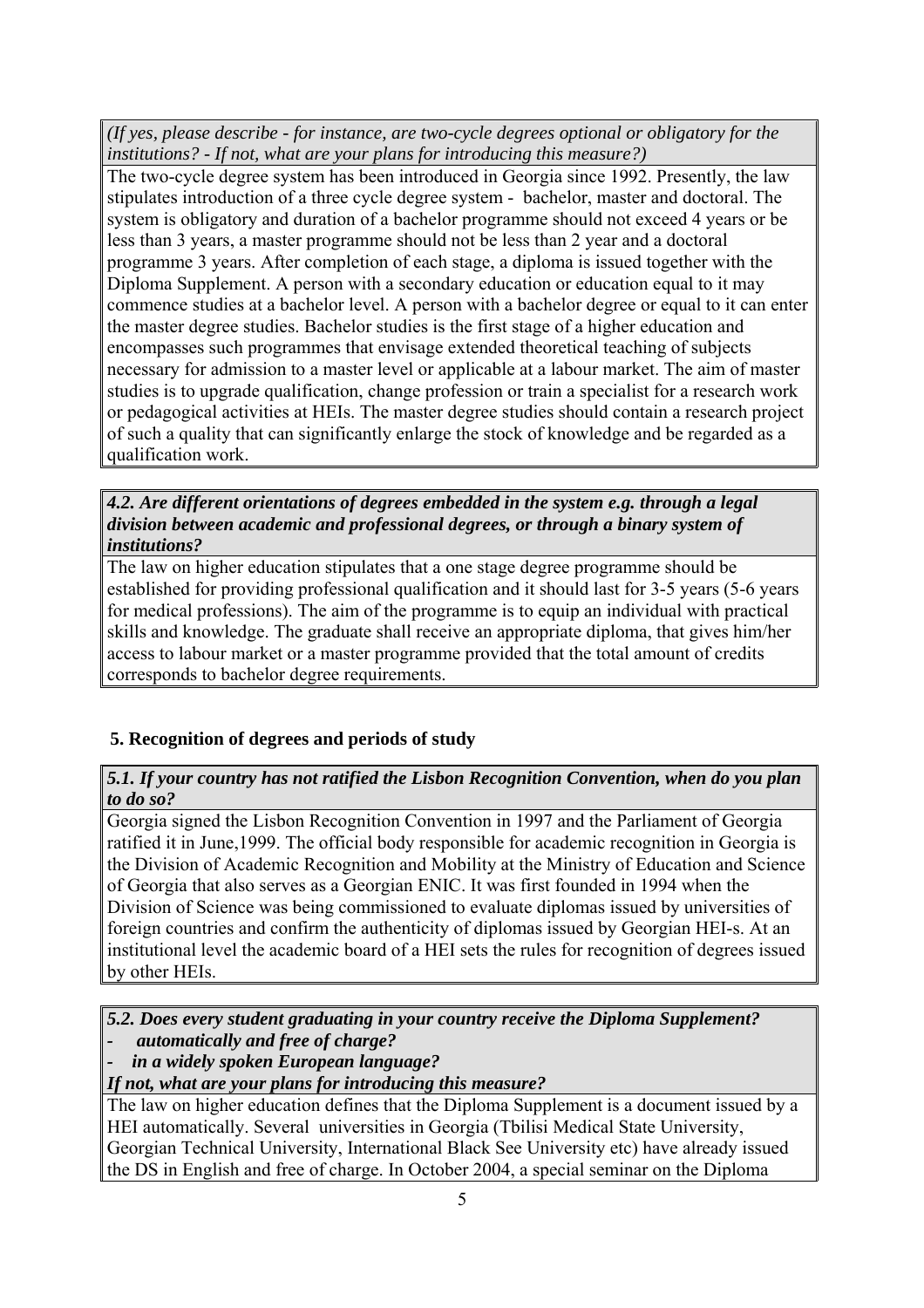Supplement was held at the Ministry of Education and Science of Georgia. At the seminar, it was explained in details how to fill in the diploma supplement and the representatives of HEIs had been required to issue it automatically, free of charge and on one of the internationally spoken languages in 2005.

## **6. Doctoral studies and research**

*6.1. Give a short description of the organisation of third cycle studies (For example, direct access from the bachelor level, balance between organised courses, independent study and thesis)*

According to the Article 49 of the law on higher education the rules for awarding the doctoral degree are:

1. The right to take doctoral courses exercises the holder of a master's degree or a person having qualifications equal to the master's degree;

2. The HEI shall provide the doctoral student with a supervisor, create appropriate conditions for conducting valid and reliable research and assist a student to integrate with the international pool of researchers.

3. After successful defense of the dissertation, a doctoral candidate shall be awarded an appropriate academic degree;

4. An academic degree of a Doctor shall be awarded by the Dissertation Board of the faculty attached to the higher education institution according to the established requirements.

However, until June 30, 2006 the old two-tier system (Candidate of Science and Doctor of Science) of scientific degrees will exist in parallel with the academic degrees. It will be supervised by the Board of Scientific Experts of Georgia

#### *6.2. What are the links between higher education and research in your country? (For example, what percentage of publicly-funded research is conducted within HE institutions?)*

According to the law on higher education, one of the main priorities of the state policy is to assure academic freedom of study and research, provide and develop the necessary conditions for research and approximate the Georgian research system with the European standards. Besides, the law on higher education underlines the primary significance of the research within HEIs. The Academic Board of a HEI is entitled to approve the research programmes and determines the rules of evaluation of a research work. The law stipulates that funds for conducting a master and doctoral degree research will be extracted from the state research fund on a competitive basis and in view of priorities determined by the Ministry of Education and Science of Georgia.

## **7. Mobility of students and staff**

*7.1. Describe the main factors influencing mobility of students from as well as to your country (For instance funds devoted to mobility schemes, portability of student loans and grants, visa problems)* 

The law stipulates creating appropriate conditions for encouraging mobility and free movement of students, teachers, professors and researchers. Currently, the Ministry of Education and Science of Georgia has established bilateral cooperation agreements with Russia, Slovakia, Czech Republic, Turkey, Greece, Italy, Spain, Romania, the Baltic States,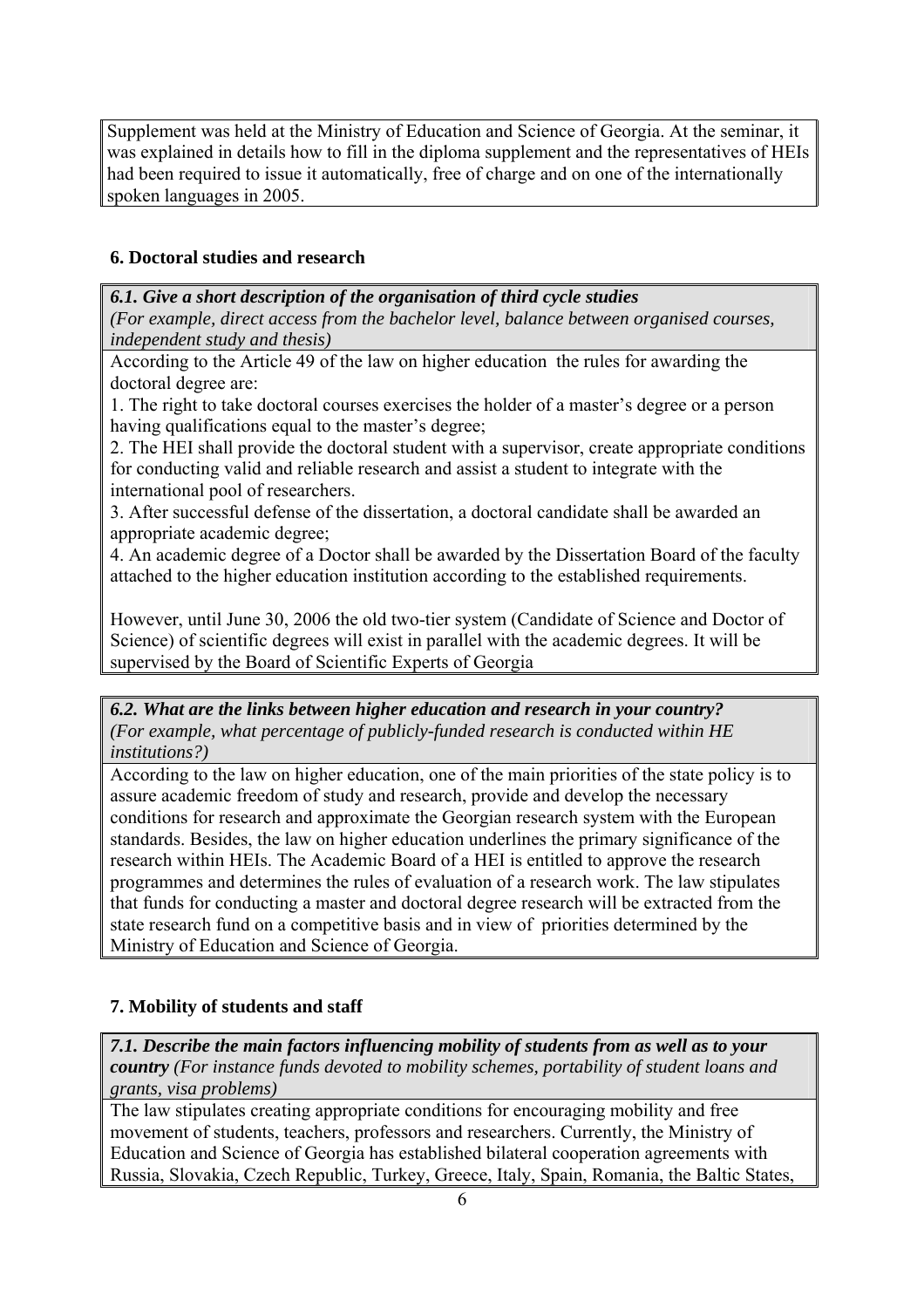The Netherlands, England and Japan. In order to facilitate the mobility of students at the accredited HEIs foreign citizens can also be enrolled provided that their prior qualification is compatible with the local requirements. The share of annual state grant on foreign citizens is determined as 2% of total and the available places for foreign citizens at accredited HEIs can be 5% of the total. Also Georgian students may take their study grants to any accredited university abroad. Problems connected with issuing visas still exist in Georgia. However, study visas are obtained more easily than other types of visas.

## *7.2. Describe any special measures taken in your country to improve mobility of students from as well as to your country*

Georgian students actively participate in international exchange programmes and pursue their studies in Germany, France, USA, UK, Sweden, Switzerland etc. The main funding and advising international institutions in Georgia are: The International Student Advising Center (ISAC), The German Academic Exchange Service (DAAD), Open Society-Georgia Foundation (OSGF), International Research and Exchange Board (IREX), Netherlands Organization for International Cooperation in Higher Education (Nuffic), the British Council, and the Fulbright commission. The World Learning/START Caucasus Georgia has also started to administer similar programmes for USAID. Besides, a considerable number of students have acquired education abroad through Muskie/FSA Graduate Fellowship and the Swedish Institute/Sida programs. Apart from it, Georgia participated in the higher education cooperation programmes of the EU, such as TEMPUS - TACIS etc. In order to facilitate mobility of foreign students to Georgia a number of HEIs offer both degree programmes and modules in widely spoken international languages (mainly English, German and Russian). It is stipulated that the introduction of the Diploma Supplement and ECTS at all the accredited universities will significantly facilitate mobility of students and staff.

*7.3. Describe the main factors influencing mobility of teachers and staff from as well as to your country (For instance tenure of appointment, grant schemes, social security, visa problems)* 

Until now the basic factors facilitating mobility of teachers and staff were the grant schemes supported by a number of international organizations. Currently the law stipulates that international cooperation and mobility of teachers is the basic precondition for ensuring high quality at HEIs. The ongoing reform envisages attaching a great importance to constant professional development of teachers and staff; therefore, their participation in mobility schemes shall be supported at a state level.

*7.4. Describe any special measures taken in your country to improve mobility of academic teachers and staff from as well as to your country*

Pursuant to the law on higher education, teachers are entitled to take a one-year leave of absence for a research work or update their qualifications locally or abroad. Besides, HEIs attach greater importance to the skills of a teacher to travel and teach or study abroad (such as language skills etc.). Recently, the Ministry of Education and Science of Georgia has signed a number of cooperation agreements with Spain, Romania, Lithuania etc. where it is stipulated to exchange higher education teaching staff, doctoral students etc. (2 persons annually per country) and provide them with appropriate conditions for living, teaching and research.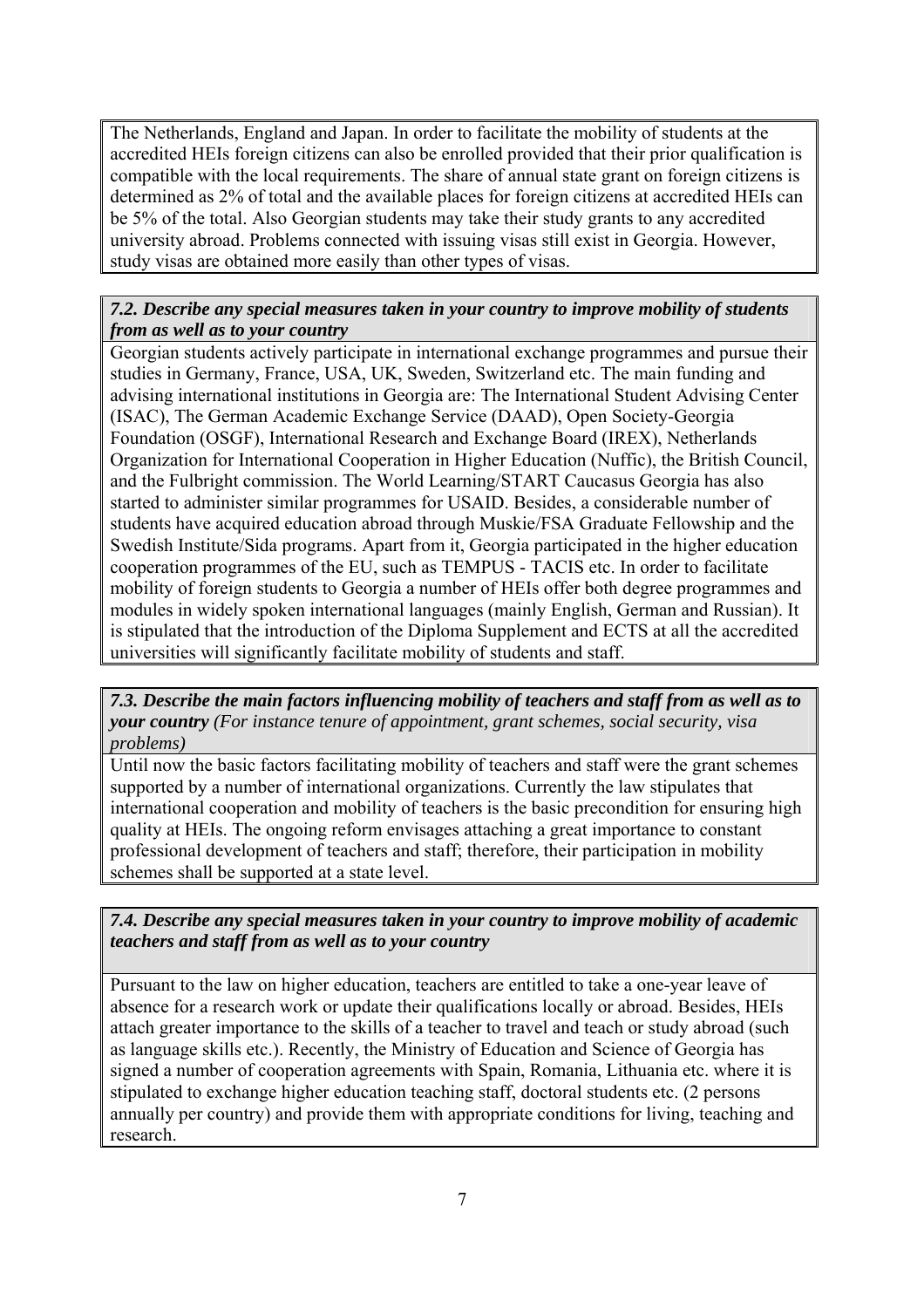#### **8. Higher education institutions and students**

#### *8.1. Describe aspects of autonomy of higher education institutions*

*Is autonomy determined/defined by law? To what extent can higher education institutions decide on internal organisation, staffing, new study programmes and financing?* 

The law on higher education provides solid basis for the autonomy of HEIs. It is especially important for the state institutions. Autonomy of HEIs includes academic autonomy and selfgovernance. Pursuant to the law, academic autonomy means freedom of a HEI to determine independently its strategy, methodology and contents of teaching and research. Selfgovernance implies that HEI itself determines the governing bodies, distributes its financial resources (including the state allocations for teaching), disposes its property, employs staff and decides about the internal personnel policy, employment criteria, the forms and amount of remuneration, the quota of students and additional criteria for their admission, the norms of ethics and disciplinary responsibilities. The state HEIs can be established only according to the criteria stated in the law. In addition, the law determines the title, aims, function, activities and property of a HEI. According to the law, state HEIs elect the members of a Senate and Academic Board. The Senate consists of representatives elected at faculties through the quota system (associate professors, assistant professors, professors and students). The number of students within the Senate should not be less than 1/3. The Academic Board consists of professors elected at faculties (one from each faculty). The Academic Board elects the Rector. The Rector nominates the candidacy of a Chancellor and the Senate approves him/her. The Chancellor is the highest administrative post of a HEI and it is the head of Senate. The Rector, Chancellor and Academic Board jointly elaborate a budget proposal that should be approved by the Senate. The Senate approves a Charter of the HEI and introduces amendments if necessary. It also approves the terms of employment, norms of ethics and disciplinary responsibility. It hears and approves the annual reports of the Chancellor. It is also entitled to take decision about termination of responsibilities of the Chancellor before the term of office expires. An Academic Board approves the strategic plan of a HEI, the study and research plans and programmes, and the academic degrees awarded by the faculty. According to the legislation, Rector is the highest governing post in a HEI and acts as a head of Academic Board.The essential part of the governance of HEIs is the Quality Assurance Service – the main body responsible for the quality of teaching. The law separates the functions of a HEI and its structural units – faculties, as the governing bodies. The rights and autonomy of faculties have increased significantly. While elaborating the budget, Academic Board relies on the suggestions of the faculties. The Academic Board only approves the teaching and research programmes and plans elaborated by the faculty. The faculties themselves may confer academic degrees.

*8.2. Describe actions taken to ensure active participation from all partners in the process*  The fact that all the stakeholders took active part in drafting the Georgian Law on Higher Education already indicates to the strong will of the government to involve them at all levels of higher education governance (See 1.1).

*8.3. How do students participate in and influence the organisation and content of education at universities and other higher education institutions and at the national level?(For example, participation in University Governing Bodies, Academic Councils etc)* 

The Law on Higher Education stipulates that students shall have the right to: a) get quality education; b) take part in scientific activities; c) utilise technical, librarian, informational and other facilities of a HEI; d) get comprehensive information regarding the activities of a HEI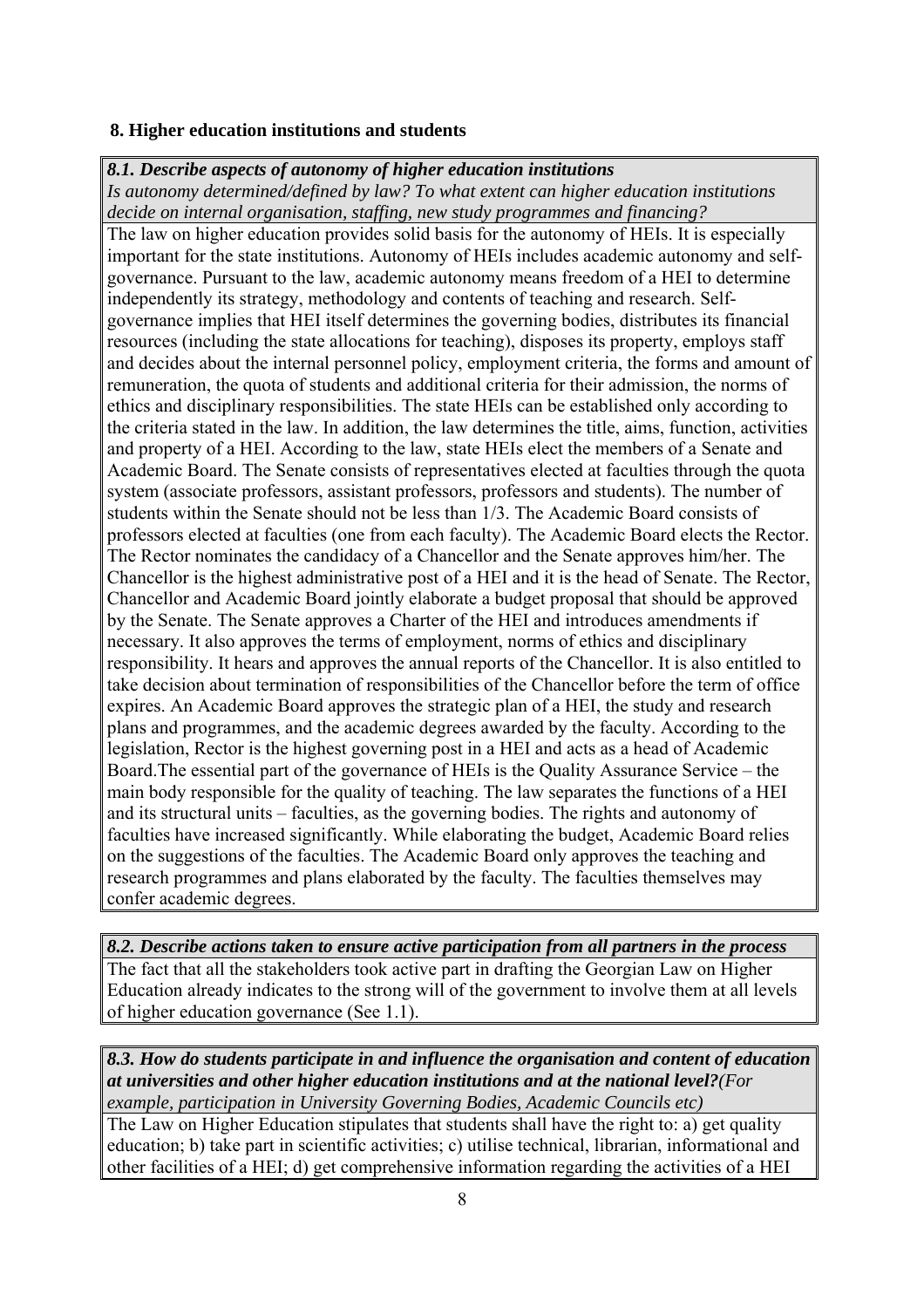including financial and economic information; e) elect and be elected in the management bodies of a HEI and the faculty; f) move to another higher education institution and request to transfer his/her own funding allocated by the state; g) get scholarship, financial or material aid as well as other types of benefits from the state, a HEI or other sources; h) elect the teaching programme and relevant teaching force in the case of option provided; and i) take part in formulation of individual teaching plans. The student self-governance body is set up at a HEI through universal, egalitarian and direct elections. Student self-governance envisages: a) student participation in the governance of higher education, b) observation of student rights, c) election of representatives at faculty Boards, d) elaboration of proposals directed towards improvement of quality and the governing system of a HEI. The proposals may be presented to a faculty Board, Senate and Academic Board. The administrative bodies of a HEI are not allowed to intervene in the activities of student self-governance.

## **9. The social dimension of the Bologna Process**

## *9.1. Describe measures which promote equality of access to higher education*

In Georgia everyone has a right to get a free education in any state HEI regardless of gender, race, nationality, social and economic status, type and nature of activities, world views, belonging to parties, attitude towards religion, religious conscience, state of health, place of residence and other circumstances. This right shall partly be secured by the new admission system. The law stipulates that since 2005-2006 academic year, totally new model of entrance exams will be introduced in Georgia. The exam is referred to as "Unified National Entrance Exams" and will be held by the examination center that is not affiliated to any HEI and is accountable to the Ministry of Educaiton and Science of Geoirgia. All the accredited HEIs shall be required to enroll students only through the National Exams and everyone with the documentation of a completed secondary education has a right to pass the exams.Those students who accumulate the highest scores will get the state grant that is absolutely flexible and ranges from 900 GEL (approx. 360 EUR) to 1500 GEL (approx. 600 EUR) depending on the requirements of the field of study. For the fields of arts and sport the grant may be as high as 5000 GEL (approx. 2000 EUR) The new type of financing system completely alters the long-established practices at Georgian HEIs. The law stipulates only the goal-oriented financing – the state will finance a concrete student at a HEI. Besides, the state will finance a research work only within the framework of a specific programme by means of a special fund. Also, in order to attract students, it will be possible to introduce financial incentives for such fields of study that are not popular but prioritized by the state. According to the law on higher education, all HEIs are obliged to provide allowances for desabled students in order to guarantee their equal access and high-quality education.

## **10. Developments in lifelong learning**

## *10.1. What measures have been taken by your country to encourage higher education institutions in developing lifelong learning paths?*

The law stipulates acquiring education life-long and life-wide through formal, non-formal and informal sources. It is essential to notice that in Georgia collapse of the Soviet Union left much adult population without the skills and knowledge relevant for the contemporary labour market. Therefore, many HEI-s offer special courses or programmes where adult population can study and upgrade their knowledge and skills. The first actual steps in this direction were taken in 2002, when the representatives of the Ministry of Education and Science of Georgia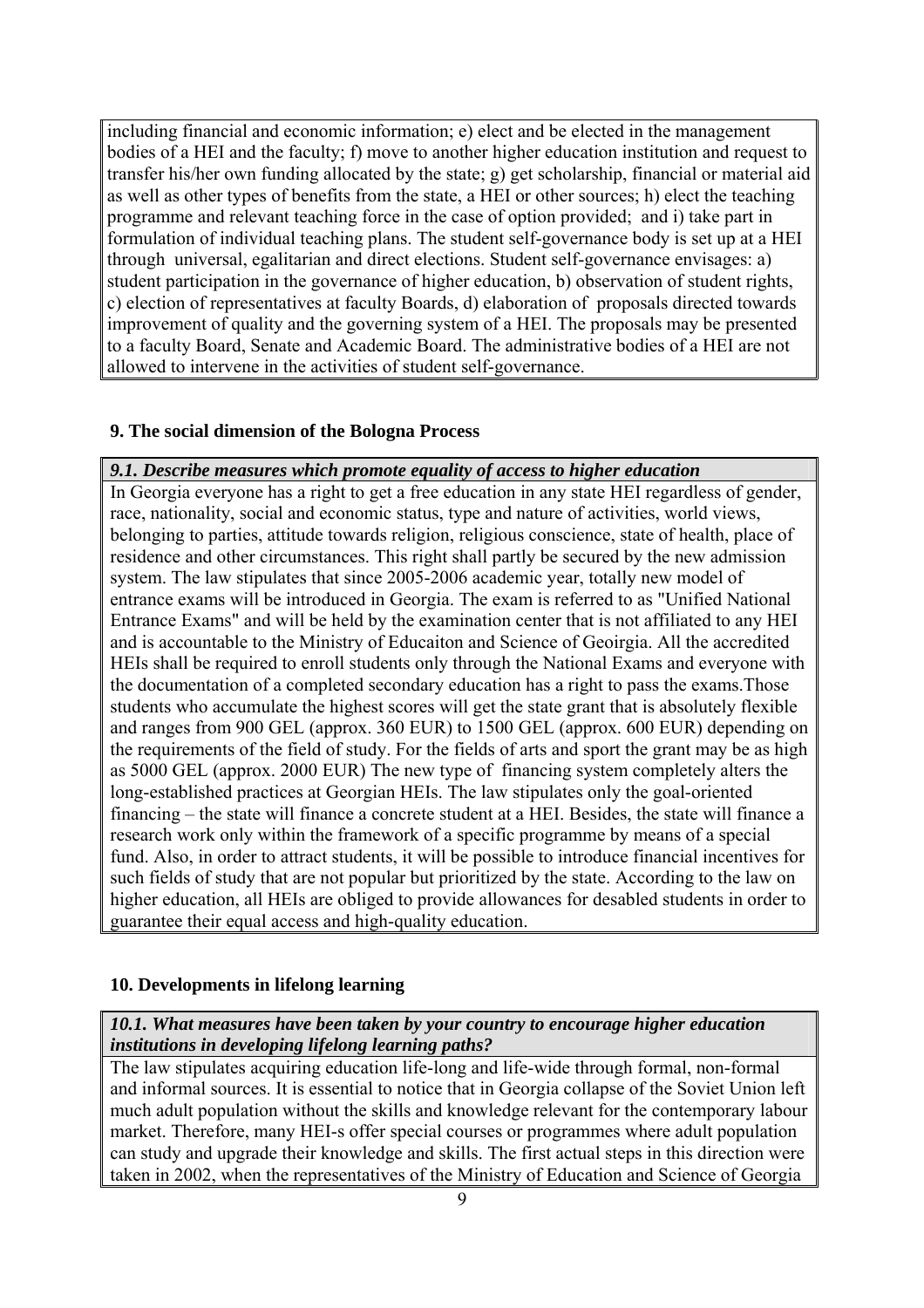together with the representatives of trade union and entrepreneurs addressed the German Authorities with the request to assist in developing professional education, adult education and life-long learning in Georgia. The Institute for International Cooperation of the German Adult Education Association (IIZ/DVV) actively took part in the process and a number of actual measures are already being taken. Besides, distance learning is becoming increasingly popular in Georgia and several universities already offer such courses to anyone interested.

*10.2. Describe any procedures at the national level for recognition of prior learning/flexible learning paths* 

HEIs are autonomous to decide about the procedures for recognition of prior learning paths. At the national level the issue is not clearly defined yet.

## **11. Contribution to the European dimension in higher education**

## *11.1. Describe any transnational co-operation that contributes to the European dimension in higher education*

In the course of the last five years, a number of Georgian HEIs have been actively involved in scientific activities. At the Tbilisi Iv. Javakhishvili State University a number of research projects are financed by NATO, EU such as TEMPUS-TACIS, INTAS etc. As a result of cooperation scheme with the European Union (TACIS), a master degree courses of European Law and Economics had been introduced in English and German Languages. Research activities under the grant projects are implemented on the faculty of Medicine in cooperation with international organizations of healthcare (UNICEF, organizations from the USA etc.). The purpose is to facilitate fighting against the most spread and dangerous diseases of the modern world. The Georgian Technical State University is involved in a number of international projects on technology development issues in cooperation with the universities of Europe, Japan, the USA etc. and the international organizations such as INTAS, OSGF, ISTC, TEMPUS-TACIS, CRDF USA, NATO, SHEVRON (corp), UNDP etc. Since 2001 about 13 research projects had been implemented. At the University, the new criteria of knowledge assessment and qualifications have been introduced and the international faculty was founded jointly with a German institution. The University is a member of the European Universities Association that oversees promotion of European Union programmes in the framework of co-operation with universities of Athens, Manchester, Lunenburg and Limerick. Under the TEMPUS-TACIS project the engineering curricula has changed to meet the modern demands. The Georgian State Agrarian University is a member of the Global Consortium of Agricultural Universities and trains MA students in Agro-business management. Besides, up to 1500 persons have been retrained at the TACIS State Servants College, which was founded under the patronage of the European Union. Tbilisi State Medical University cooperates with the following universities: Turkey Hajetep University, Varna Medical University of Bulgaria, Jena University of German, Cairo University of Egypt, Leuven University of Belgium etc. The University is a member of many international organizations, including International Association of Universities, European University Association, European Medical Education Association, etc. The military medical faculty of the University is integrated with the NATO training programme.

*11.2. Describe how curriculum development reflects the European dimension (For instance foreign language courses, European themes, orientation towards the European labour market)*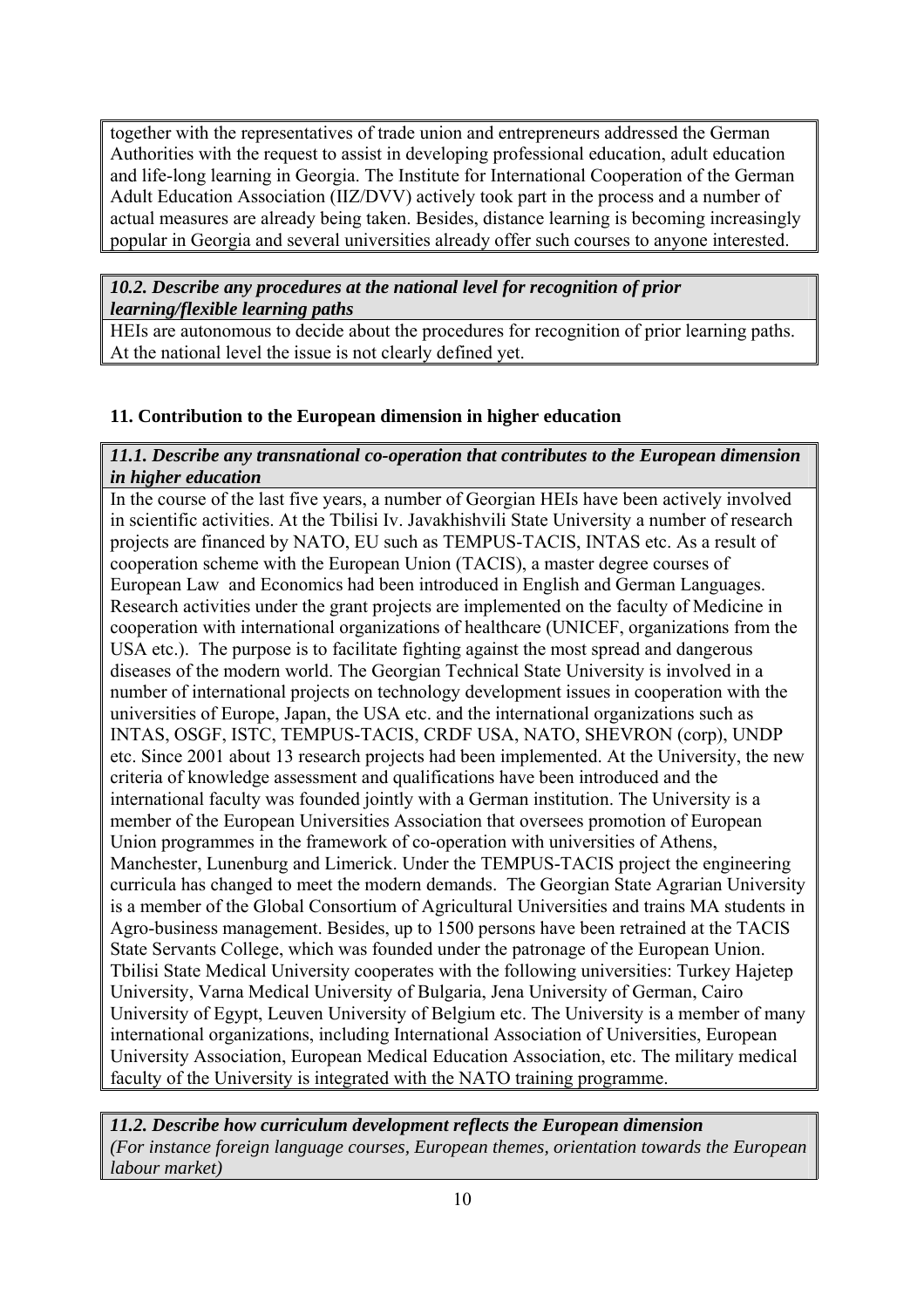One of the major changes in the curriculum reform for the past decade was the removal of so-called "ideological" subjects (i.e. history of political parties, dialectical materialism, scientific communism, etc) taught during the Soviet regime. This allowed for the allocation of more hours for teaching various core subjects. Instead, a number of subjects had been introduced that reflect contemporary problems and disciplines in Europe. Such as, European Law, European Studies, Global Studies, Human Rights, Conflict studies etc. In addition, many HEIs offer courses in internationally spoken languages.

## **12. Promoting the attractiveness of the European Higher Education Area**

#### *12.1. Describe any actions taken by your country to promote the attractiveness of European higher education*

The basic tools directed towards promoting the attractiveness of European higher education in Georgia are the scholarship programmes of a number of international organizations, such as DAAD, Swedish Institute, Nuffic, OSGF etc. At present, the Ministry of Education and Science of Georgia actively works for establishing the cooperation links with a number of European countries aiming to promote the attractiveness of the European higher education.

## **13. Concluding comments**

#### *13.1. Give a description of your national Bologna strategies*

In November 2004, the Ministry of Education and Science of Georgia and the Council of Europe organized an international conference where members of the Bologna Follow-up Group, the administrative and academic staff of Georgian HEI-s and students participated. The conference was dedicated to the higher education reforms in Georgia within the context of the Bologna Process. The experts gave a highly positive evaluation of the ongoing reforms in Georgia and shared their views and suggested recommendations on further actions to be taken towards joining the Bologna Process.

The transitional provisions of the law on higher education stipulate that all HEI-s shall ensure complete adoption of the three cycle degree system before 2007-2008 academic year. The ECTS shall be universally introduced before 2009-2010 academic year. In 2006-2007 the Ministry of Education and Science of Georgia shall examine the licensing conditions of those private HEIs that do not take part in institutional accreditation before the year 2006-2007. In 2006-2007 the duration of master programmes at all HEIs should not be less than 2 years. The overall programme accreditation shall commence in 2007-2008 academic year.

#### *13.2. Give an indication of the main challenges ahead for your country*

Transition to the new model of higher education system requires much effort and mobilization of human, material and financial resources. The government of Georgia is committed to asisting the process by all possible means. Therefore, it is crucial to provide conditions for high quality education, life-long learning, innovative research and mobility. T present, the crucial challenge ahead for Georgia is to implement the Georgian Law on Higher Education effectively and efficiently. As noticed above, the law envisages approximation of the Georgian higher education system with the European standards. In this regard, wider social participation especially student involvement as well as international cooperation plays a vital role. The Ministry of Education and Science of Georgia together with the HEIs and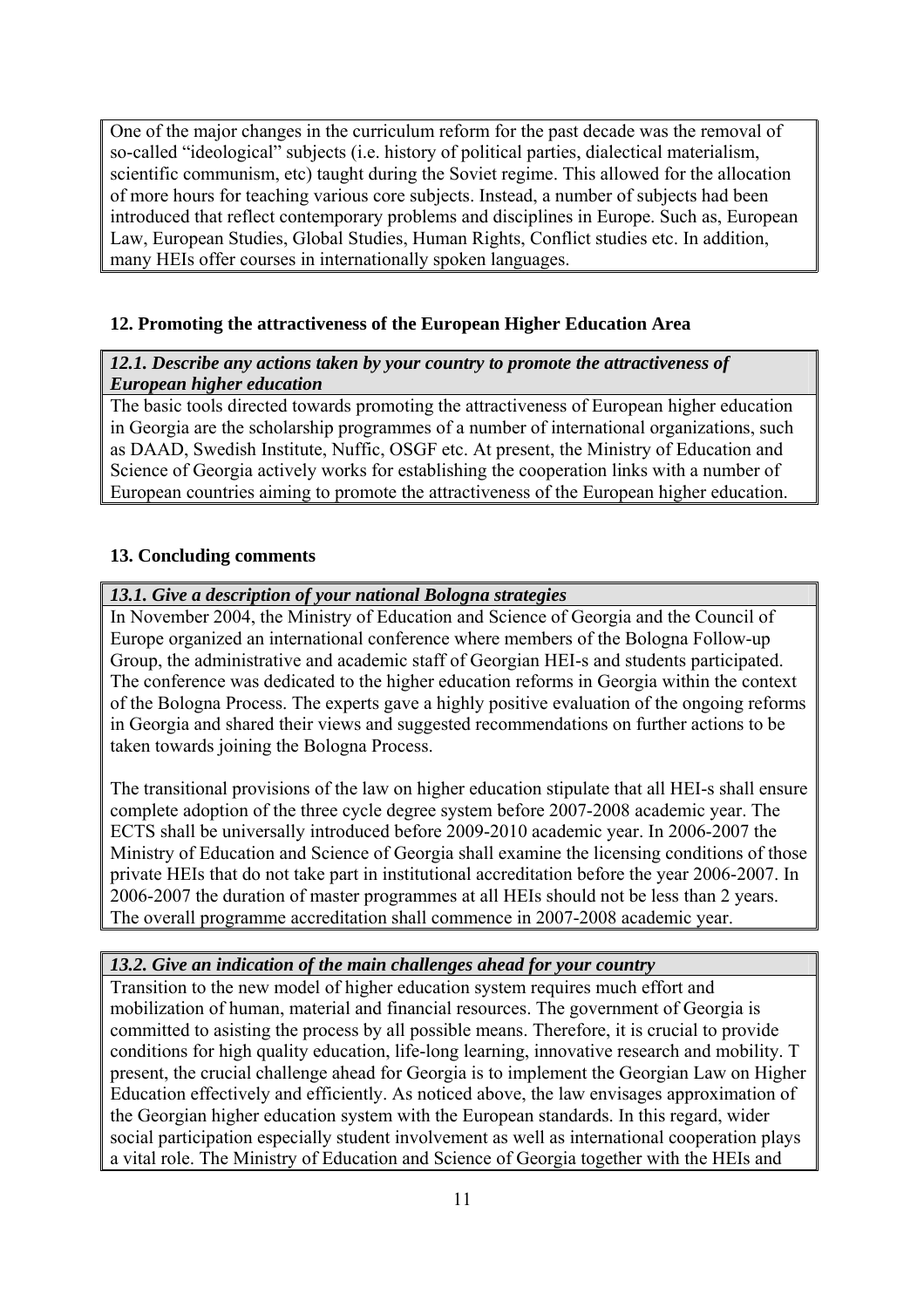civil society is committed to collaborating in making Georgia one of the most dynamic and competitive places in Europe where it is desirable to teach, research and study.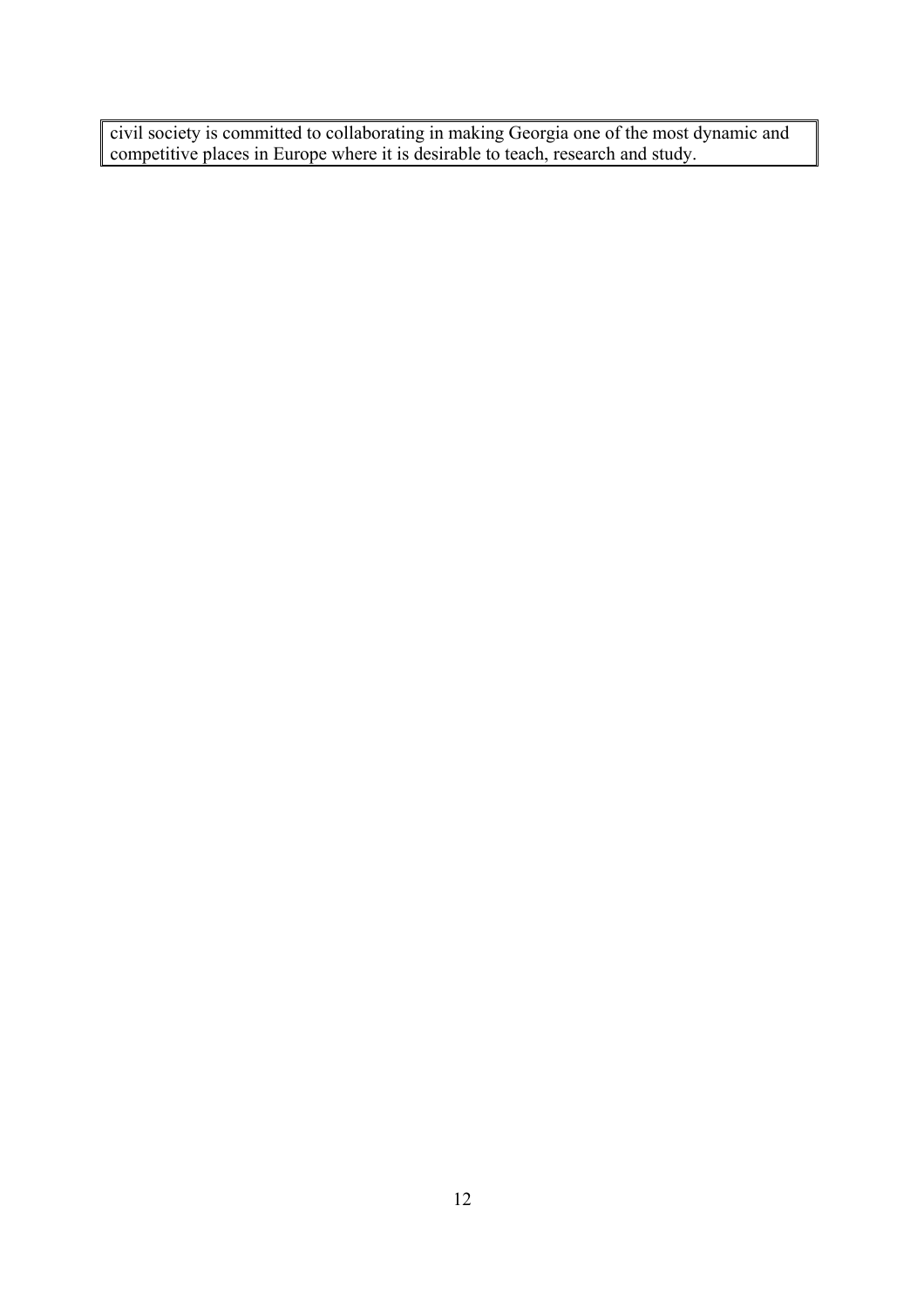## **APPENDIX I**

## **I. HIGHER EDUCATION**

## **1. Higher education institutions and enrolment by type of study**

at the beginning of school year

|           |                           |                             |          | unit     |                      |
|-----------|---------------------------|-----------------------------|----------|----------|----------------------|
|           |                           |                             |          | of which |                      |
|           | Number of<br>institutions | Number of<br>students       | day-time | evening  | distance<br>learning |
|           |                           | Public institutions, total  |          |          |                      |
| 2000/2001 | 26                        | 105822                      | 77149    | 650      | 28023                |
| 2001/2002 | 26                        | 115546                      | 87958    | 531      | 27057                |
| 2002/2003 | 26                        | 122223                      | 94132    | 364      | 27727                |
| 2003/2004 | 26                        | 123866                      | 97122    | 209      | 26535                |
|           |                           | of which funded from bugdet |          |          |                      |
| 2000/2001 | 26                        | 65548                       | 52270    | 268      | 13010                |
| 2001/2002 | 26                        | 65571                       | 54625    | 216      | 10730                |
| 2002/2003 | 26                        | 69495                       | 57877    | 155      | 11463                |
| 2003/2004 | 26                        | 69834                       | 58925    | 86       | 10923                |
|           |                           | funded with private fees    |          |          |                      |
| 2000/2001 | 22                        | 40274                       | 24879    | 382      | 15013                |
| 2001/2002 | 22                        | 49975                       | 33333    | 315      | 16327                |
| 2002/2003 | 22                        | 52728                       | 36255    | 209      | 16264                |
| 2003/2004 | 26                        | 54032                       | 38297    | 123      | 15612                |
|           |                           | Private institutions, total |          |          |                      |
| 2000/2001 | 145                       | 33138                       | 32041    |          | 1097                 |
| 2001/2002 | 153                       | 31887                       | 31012    |          | 875                  |
| 2002/2003 | 154                       | 31465                       | 29641    |          | 1824                 |
| 2003/2004 | 150                       | 29388                       | 27558    |          | 1830                 |

Source: State Department for Statistics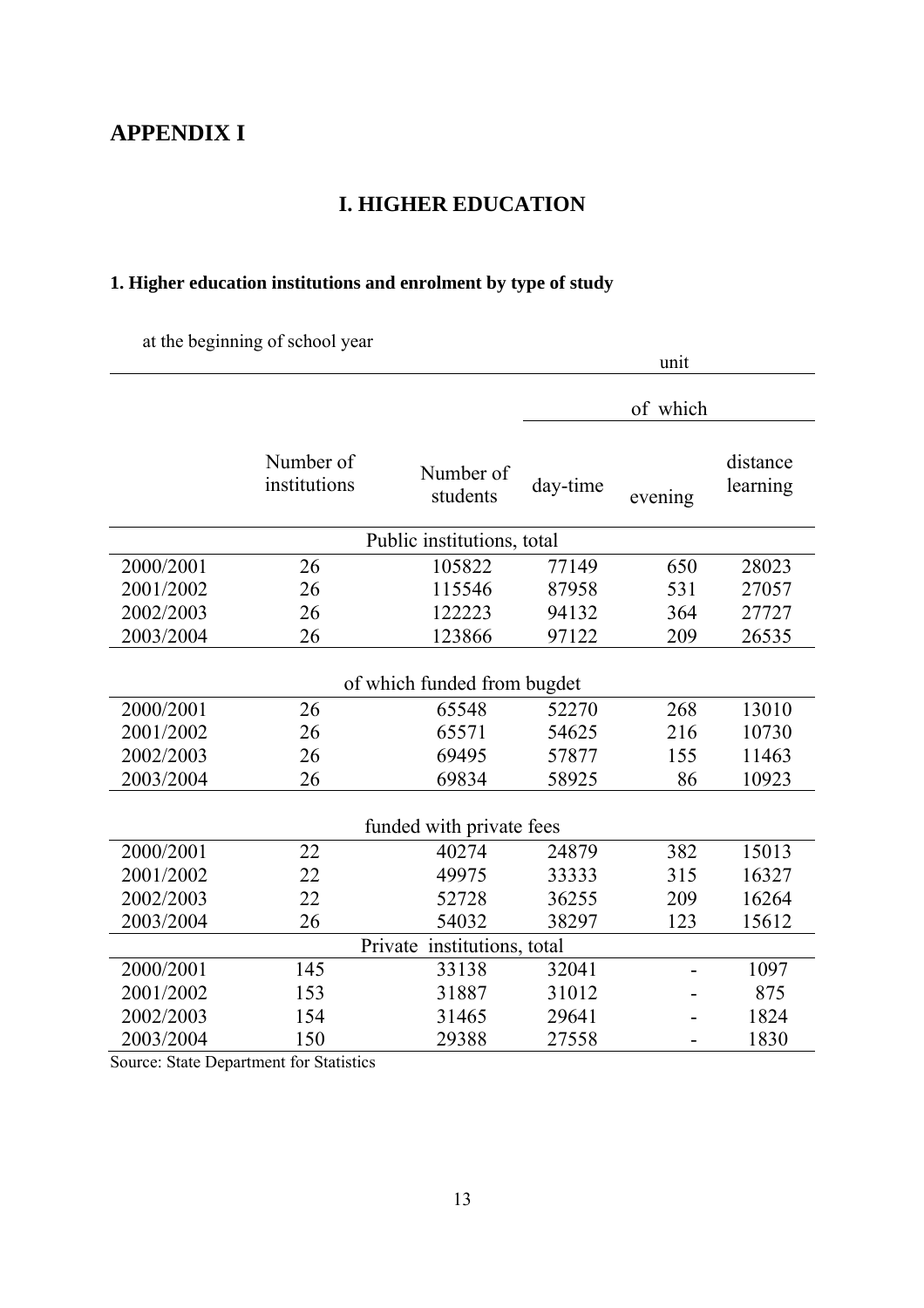|           | day-time student's number in |       | of which have schoolarship                 |  |  |  |
|-----------|------------------------------|-------|--------------------------------------------|--|--|--|
|           | public track, persons        | Total | as percent of day-time<br>student's number |  |  |  |
| 2000/2001 | 52270                        | 2567  | 4,9                                        |  |  |  |
| 2001/2002 | 54625                        | 5359  | 9,8                                        |  |  |  |
| 2002/2003 | 57877                        | 8178  | 14,1                                       |  |  |  |
| 2003/2004 | 58825                        | 7501  | 12,8                                       |  |  |  |

## **2. Number of students who received schoolarships in high education Institutions**

at the beginning of school year

Source: State Department for Statistics

## **3. Availability of dormitories for students of high education institutions**

| at the beginning of school year           |       |       |       |       |
|-------------------------------------------|-------|-------|-------|-------|
|                                           | 2000/ | 2001/ | 2002/ | 2003/ |
|                                           | 2001  | 2002  | 2003  | 2004  |
| Live in dormitories, persons              | 1362  | 1421  | 1763  | 429   |
| As percentage to general number requiring | 69.7  | 47.2  | 72.6  | 36.3  |

Source: State Department for Statistics

## **4. Number of professors in higher education institutions**

at the beginning of school year

persons

|                       | Public schools |       |       | Private schools |       |       |       |          |
|-----------------------|----------------|-------|-------|-----------------|-------|-------|-------|----------|
|                       | 2000/          | 2001/ | 2002/ | 2003/           | 2000/ | 2001/ | 2002/ | 2003/    |
|                       | 2001           | 2002  | 2003  | 2004            | 2001  | 2002  | 2003  | 2004     |
| Number of professors, |                |       |       |                 |       |       |       |          |
| total                 |                |       |       |                 |       |       |       |          |
|                       | 15461          | 16107 | 15393 | 16735           | 0610  | 8712  | 8207  | 7390     |
| of which: full-time   | 10689          | 11209 | 10003 | 10604           | 2714  | 2470  | 2232  | 221      |
|                       |                |       |       |                 |       |       |       | $\theta$ |
| of which part-time    | 2698           | 2761  | 2581  | 2654            | 542   | 379   | 255   | 240      |
| combining work        | 4772           | 4898  | 5390  | 6131            | 7896  | 6242  | 5975  | 5180     |
| P rofessors with      |                |       |       |                 |       |       |       |          |
| scientific degree:    |                |       |       |                 |       |       |       |          |
| doctor of science     | 2039           | 1942  | 1655  | 2439            | 1372  | 1532  | 1291  | 1210     |
| candidate of science  | 4930           | 5466  | 4928  | 5321            | 2422  | 2662  | 2573  | 2593     |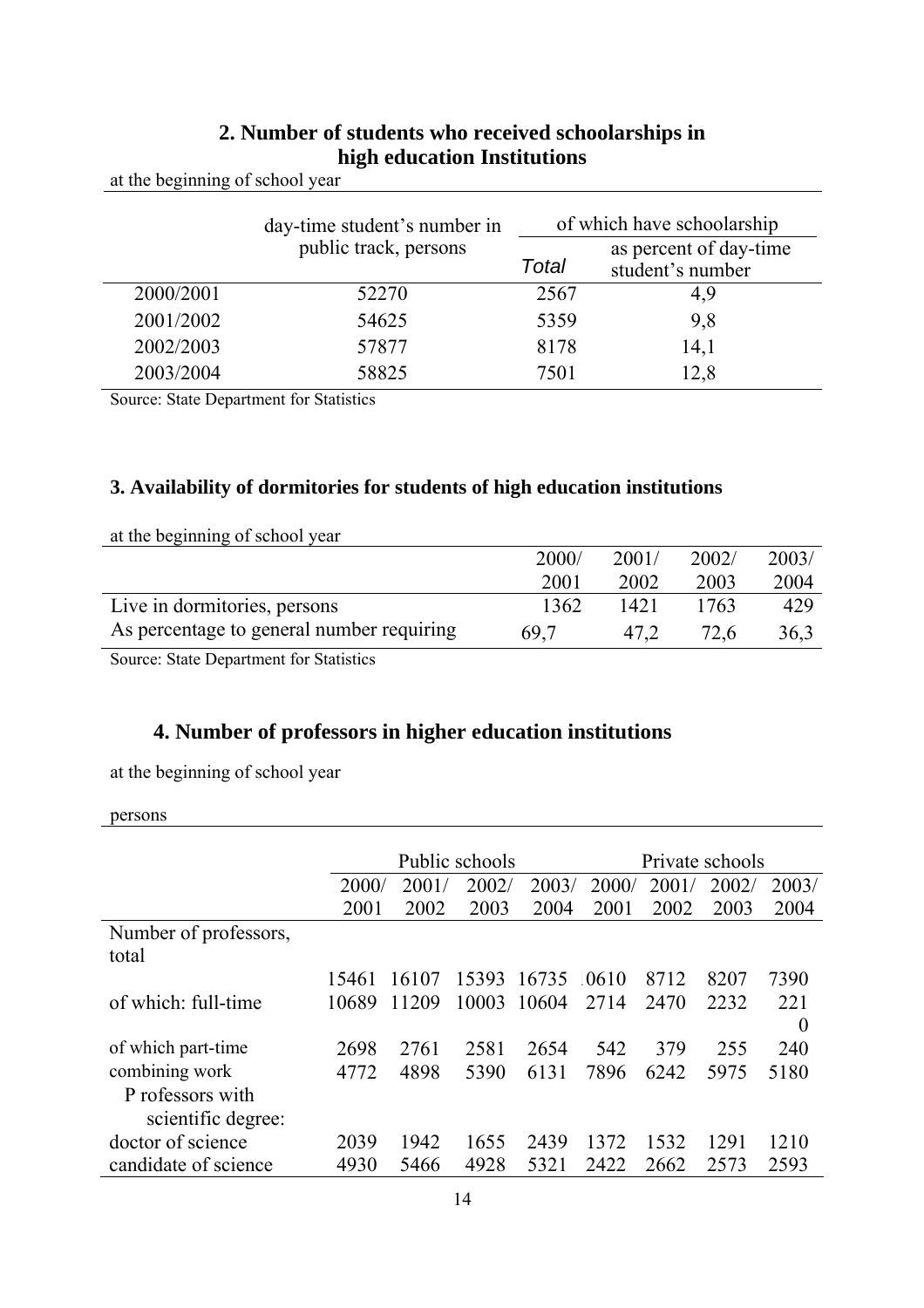|                  |                  |                           |          | unit              |  |  |  |
|------------------|------------------|---------------------------|----------|-------------------|--|--|--|
|                  |                  |                           | of which |                   |  |  |  |
|                  | graduates, total | day-time                  | evening  | distance learning |  |  |  |
|                  |                  |                           |          |                   |  |  |  |
|                  |                  |                           |          |                   |  |  |  |
|                  |                  | from public institutions  |          |                   |  |  |  |
| 200              | 13876            | 10265                     | 498      | 3113              |  |  |  |
| $\boldsymbol{0}$ |                  |                           |          |                   |  |  |  |
| 200              | 15655            | 12088                     | 228      | 3339              |  |  |  |
| 1                |                  |                           |          |                   |  |  |  |
| 200              | 18007            | 14534                     | 151      | 3322              |  |  |  |
| $\overline{2}$   |                  |                           |          |                   |  |  |  |
| 200              |                  |                           |          |                   |  |  |  |
| $\mathfrak{Z}$   | 18368            | 15208                     | 157      | 3003              |  |  |  |
|                  |                  |                           |          |                   |  |  |  |
|                  |                  | from private institutions |          |                   |  |  |  |
| 200              |                  |                           |          |                   |  |  |  |
| $\boldsymbol{0}$ | 5921             | 5660                      |          | 261               |  |  |  |
| 200              |                  |                           |          |                   |  |  |  |
| $\mathbf{1}$     | 6175             | 6001                      |          | 174               |  |  |  |
| 200              |                  |                           |          |                   |  |  |  |
| $\overline{2}$   | 5545             | 5286                      |          | 259               |  |  |  |
| 200              |                  |                           |          |                   |  |  |  |
| $\mathfrak{Z}$   | 5177             | 5037                      |          | 140               |  |  |  |

## **5. Graduates from higher educational institutions by type of study**

Source: State Department for Statistics

## **6. Number of post-graduates**

| percent                                     |     |                   |                     |     |
|---------------------------------------------|-----|-------------------|---------------------|-----|
|                                             |     |                   | 2000 2001 2002 2003 |     |
| Post-graduates, total<br>of which studying: | 100 | 100               | 100                 | 100 |
| In research institutions<br>of which:       |     |                   | 22,4 25,8 21,8 23,5 |     |
| Internal instruction                        |     |                   | 21,0 24,5 21,4 22,9 |     |
| Instruction by correspondence               |     | $1,4$ $1,3$ $0,5$ |                     |     |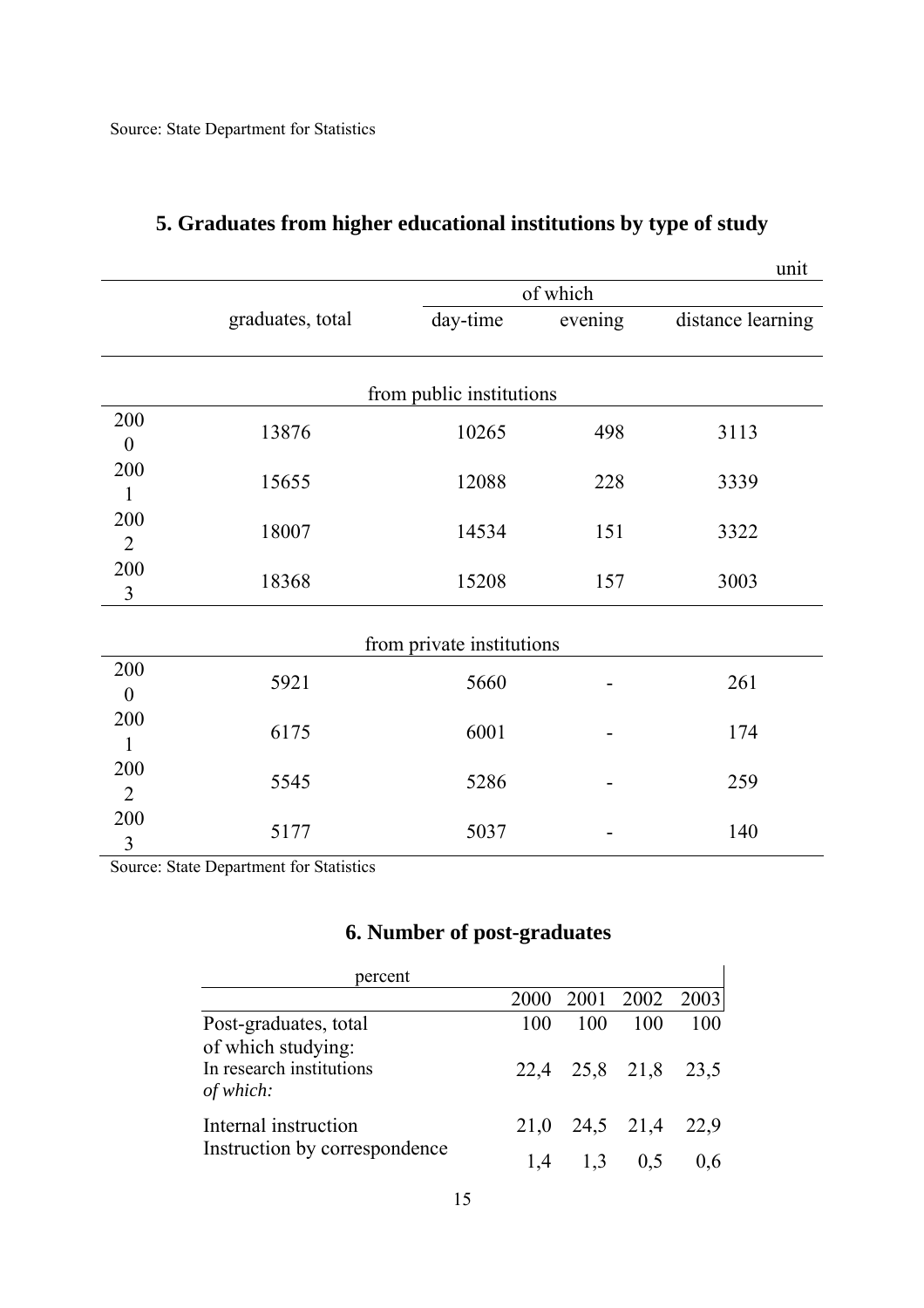| In high education institutes<br>of which: |  | 77,6 74,2 78,2 76,5 |  |
|-------------------------------------------|--|---------------------|--|
| Internal instruction                      |  | 72,3 57,1 63,5 63,6 |  |
| Instruction by correspondence             |  | 5,3 17,1 14,7 12,9  |  |
| Source: State Department for Statistics   |  |                     |  |

## **7. Number of students studying abroad and foreign students in 2003**

unit

|                           |                     | Private institutions |                   |              |  |  |
|---------------------------|---------------------|----------------------|-------------------|--------------|--|--|
|                           | Public institutions |                      |                   |              |  |  |
|                           | number of           | of foreign           | number of         | number of    |  |  |
|                           | students studying   | students             | students studying | foreign      |  |  |
|                           | abroad              |                      | abroad            | students     |  |  |
| total                     | 647                 | 1055                 | 190               | $\mathbf{1}$ |  |  |
| of which:                 |                     |                      |                   |              |  |  |
| <b>Russian Federation</b> | 45                  |                      | 21                |              |  |  |
| Belgium                   | 1                   |                      |                   |              |  |  |
| Czech Republic            | 8                   |                      |                   |              |  |  |
| Iraq                      |                     |                      |                   |              |  |  |
| <b>USA</b>                | 78                  |                      | 2                 |              |  |  |
| Germany                   | 67                  | 1                    |                   |              |  |  |
| France                    | 10                  | 3                    |                   |              |  |  |
| United Kingdom            | 17                  |                      | $\overline{2}$    |              |  |  |
| Italy                     | $\overline{2}$      | $\overline{4}$       | 1                 |              |  |  |
| Spain                     | $\overline{2}$      |                      |                   |              |  |  |
| Turkey                    | 158                 | 253                  | 58                | 1            |  |  |
| Syria                     |                     |                      |                   |              |  |  |
| Iran                      | 29                  |                      | 21                |              |  |  |
| Greece                    | 12                  |                      |                   |              |  |  |
| Egypt                     | 56                  |                      | 53                |              |  |  |
| Netherlands               | $\mathbf{1}$        |                      |                   |              |  |  |
| Romania                   | 11                  | $\overline{2}$       |                   |              |  |  |
| Switzerland               | $\overline{4}$      |                      |                   |              |  |  |
| India                     |                     |                      |                   |              |  |  |
| Israel                    |                     |                      |                   |              |  |  |
| Sri Lanka                 |                     |                      |                   |              |  |  |
| Pakistan                  |                     |                      |                   |              |  |  |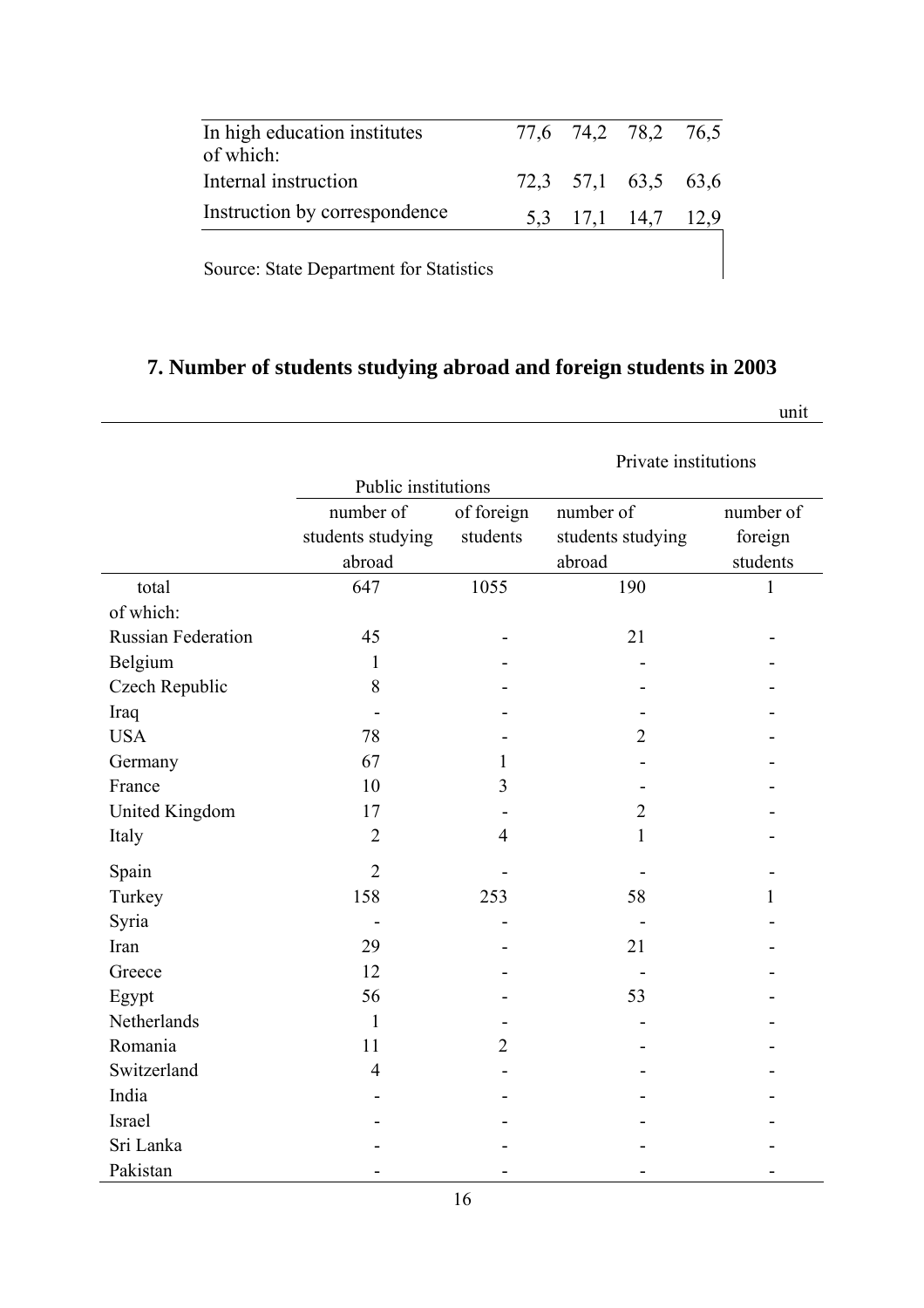|            | Public institutions |                |                   |           |  |  |  |
|------------|---------------------|----------------|-------------------|-----------|--|--|--|
|            | number of           | of foreign     | number of         | number of |  |  |  |
|            | students studying   | students       | students studying | foreign   |  |  |  |
|            | abroad              |                | abroad            | students  |  |  |  |
| China      | 11                  | $\overline{2}$ | 11                |           |  |  |  |
| Japan      | 16                  |                | 15                |           |  |  |  |
| Australia  |                     |                |                   |           |  |  |  |
| Austria    | 36                  | 9              |                   |           |  |  |  |
| Bangladesh |                     |                |                   |           |  |  |  |
| Korea      | 4                   |                | 4                 |           |  |  |  |
| Bulgaria   | 70                  | 2              |                   |           |  |  |  |
| Portugal   | 1                   |                |                   |           |  |  |  |
| Azerbaijan |                     | 778            |                   |           |  |  |  |
| Kyrgizstan |                     |                |                   |           |  |  |  |
| Nepal      |                     |                |                   |           |  |  |  |
| Hungary    | 2                   |                | 2                 |           |  |  |  |
| Armenia    |                     |                |                   |           |  |  |  |
| other      |                     |                |                   |           |  |  |  |

Private institutions

Source: State Department for Statistics

#### Appendix II

#### **1. Main Legislative Acts Since 1991**

The higher education system of Georgia has been significantly reformed during the past decade. The first steps undertaken within the Georgian higher education system after the collapse of the Soviet Union were in 1991, when by the decree of the Supreme Council (the Parliament), foundation of private education institutions was allowed and tuition fee was officially introduced at state universities (alongside with the state financed higher education). The other changes that followed were: a) The decree №42 adopted on Jenuary 17, 1992, determined the status of universities and they were declared autonomous; b) On August 27, 1996, the Ministries of Health and Education jointly adopted the decree № 402/387, according to which the state attestation and accreditation commission was set up; c) On June 27, 1997 by the decree of the President, a new Law on Education was adopted d) On May 14, 1999 by the decree of the President, a Law on Entrepreneurial Activities was adopted and the private higher education sector had been officially introduced; e) In May 2002 a Law on Licencing of Entrepreneurial Activities was enacted and it envisaged licensing of educational activities as well. The Ministry of Education and Science (former Ministry of Education) elaborated the Law on Licensing Education Institutions in 2002 and it was approved by the Parliament in 2003.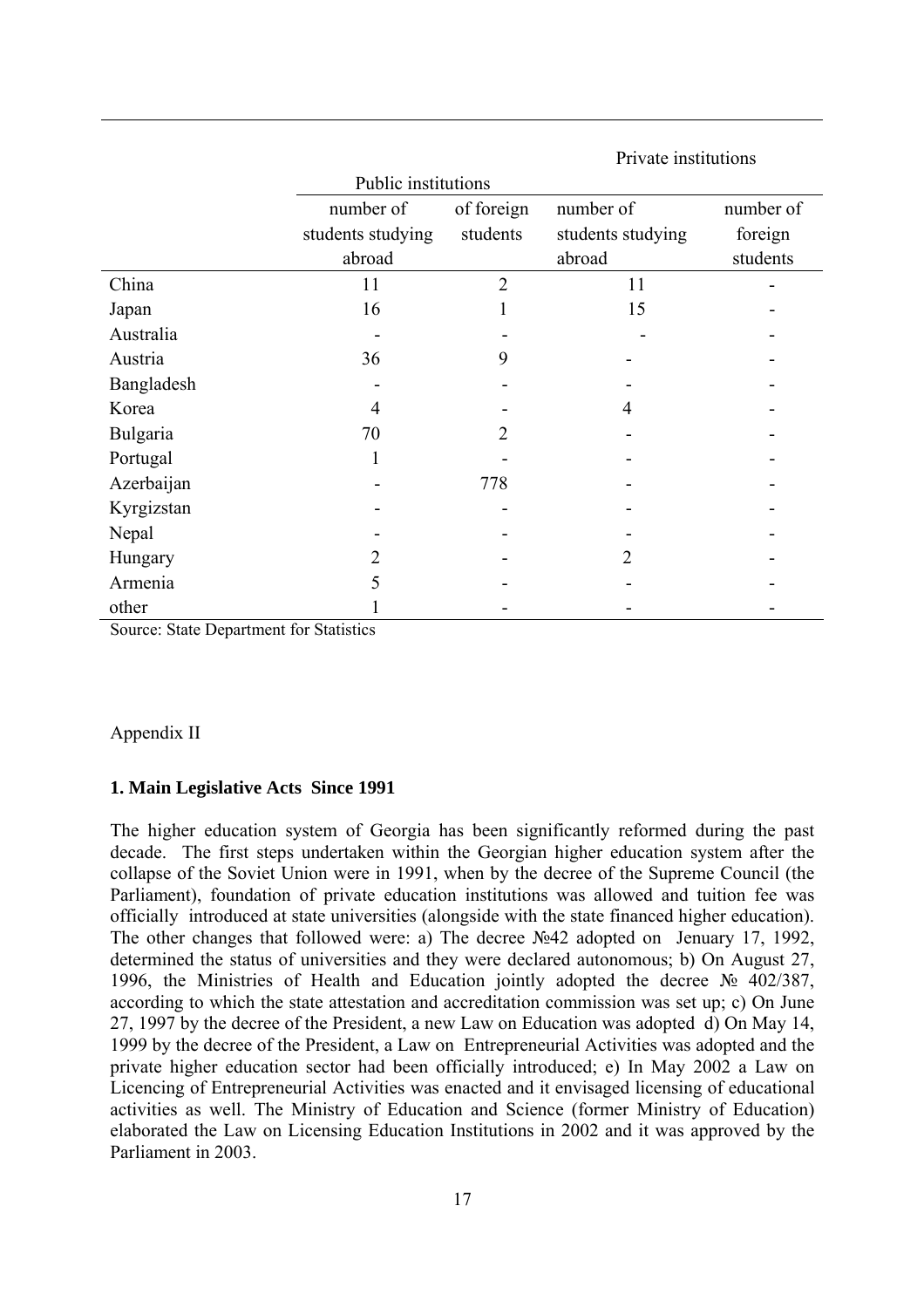## **2. Georgian Law on Higher Education**

*Chapter XI* 

*Licensing of a Higher Educational Institution* 

Article 57. Licensing Higher Education Institutions

Licensing of a private higher educational institution shall be carried out according to the present law and "Georgian Law on Basics of Issuance of Licenses and Permits for Entrepreneurial Activity".

Article 58. Necessary Documentation for Licensing

In order to obtain a license, an applicant higher education institution provides the Ministry of Education and Science of Georgia with the following documents:

- a. Charter of a higher education institution;
- b. Educational programmes and a study plan;
- c. Information on academic personnel (the number of teaching force and the documentation verifying their qualification);
- d. Preliminary calculation of financial needs for conducting the teaching process;
- e. Information on material-technical facilities;
- f. Information on the labor safety and sanitary conditions;
- g. Statement from a bank on the actual funds available on the account of the applicant at a time of application.

Article 59. Period for Issuing a License

The licensing authority shall adopt a decision on issuing or rejecting the issuance of a license within the period of three month following the day of receiving the documentation provided in

Article 58.

Article 60. Basics for Rejecting the Issuance if License

1. The licensing authority rejects to issue a license in case that:

a) The documentation, material-technical facilities, and resources provided by an applicant do not meet the licensing conditions set out by the law;

b) The validity period of the preceding license held by an applicant is ceased and the underlying reasons of its cessation are not eliminated as yet.

2. It is inadmissible to reject issuance of a license by reason of restricted number of licenses.

Article 61. Ceasing the Validity of License